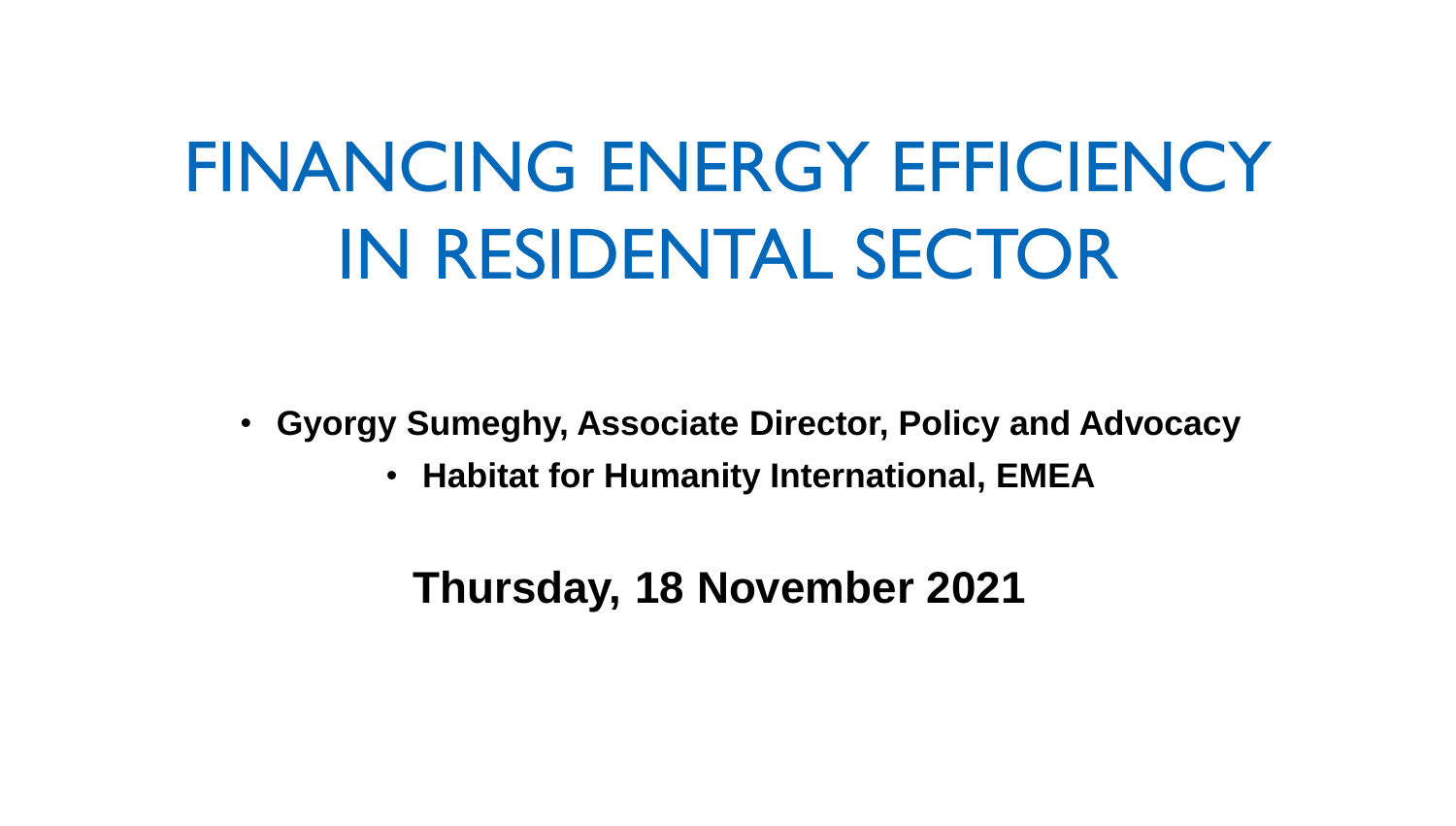### Multi-apartment buildings in the Western Balkans

- **Gap Analysis of the Housing Sector in Western Balkans: Bosnia and Hercegovina, Kosovo, North Macedonia and Serbia**
- Eur 4 bln market for thermal rehabilitation of multiapartment buildings
- Lending to HOAs is insignificant/non-existent
- Banks perceive lending to HOAs as extremely high risk due to multiple decision-makers and lack of collateral
- Single, largest untapped investment market

For multi-apartment buildings, grant co-financing is based on assumptions that EE is not attractive without grant component.

> *GEFF (25-35% cash incentive available but unused)*

**In some countries, financing is not offered to homeowner associations, even with grants.**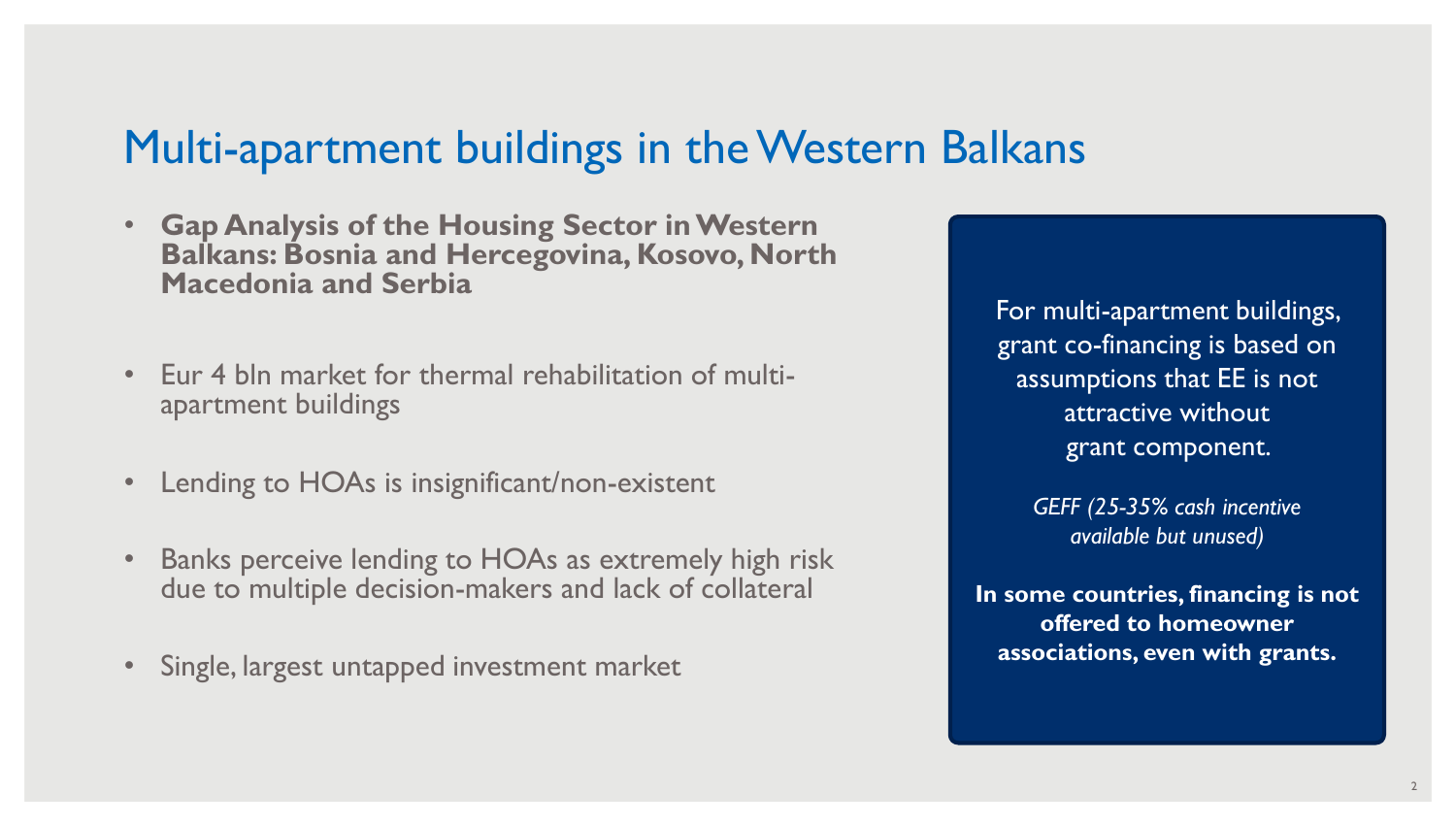### Interdisciplinary critical analysis

### **Housing Perspective HOs/HOAs**

- **Legal framework & Housing policies**
- Obligations/ Functional roles of:
	- Homeowners associations (HOA)
	- Residential building managers (RBM)
- Voting rights/decision making
- Generation of maintenance/ reserve funds
- Obligation to pay fees/ enforcement provisions
- Institutional structures

**Energy Efficiency** Perspective in MABs

- **EU EPBD and EED transposition**
- EE targets and building renovation strategies
- EE fund establishment
- EE obligation scheme
- Building energy certification
- ESCO/EPC in MABs
- Energy auditors/certifiers

### Banking Perspective to HOA lending

- **Nonlegal obstacles**  (risk management)
- Provisioning requirements, monetary policy, banking regulations
- Guarantee mechanisms
- **Existing commercial** banking products
- Development finance availability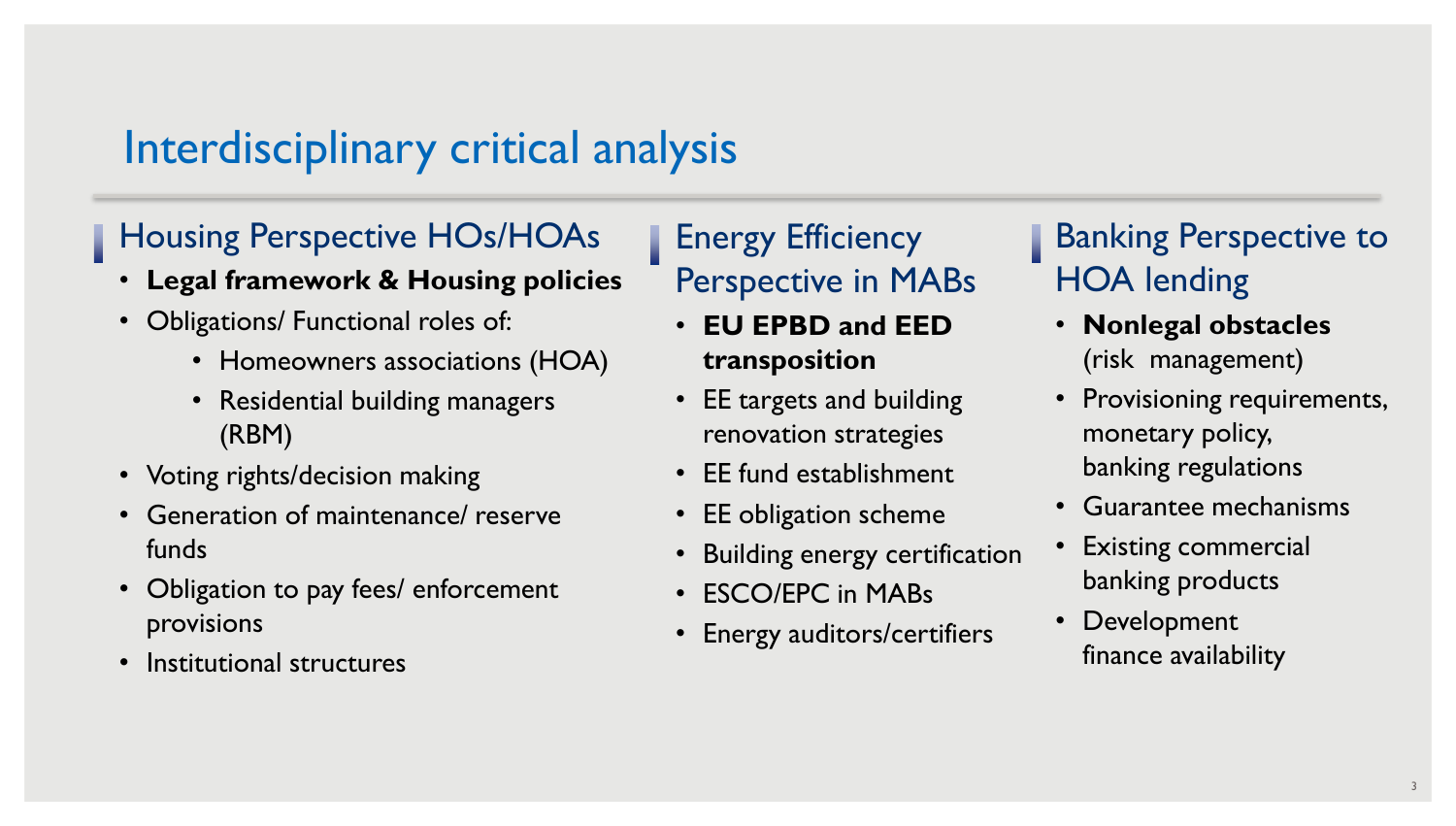# Banking perspective

### **Financing Availability**

#### **Gaps:**

Access to financing HOA's is very limited: mostly supported from municipal/state sources, or Funds, banks do not offer credit products, lines targeted to HOA's

#### **Recommended Actions**

Simplified legislation to facilitate majority voting Reducing or eliminating subsidies by public financing

### **Institutional** Capacities of HOAs

#### **Gaps:**

Low institutional capacities for financial management of HOA's assets (financial reporting)

#### **Recommended Actions**

Establish transparent documentation procedures for revenue streams Generate reserve funds for down-payments and collaterization

### Viability of Lending

#### **Gaps:**

Limited perception of true market size Risk and Risk Perception Gaps Strick risk management standards (creditworthiness of HOA's) Provisioning requirements specific to loanfinance (not project-finance)

#### **Recommended Actions**:

Develop and introduce credit lines for HOAs

4

Motivate banks

Provide loan subsidies

Cultivate credit guarantee mechanisms

Target well-performing MABs/HOAs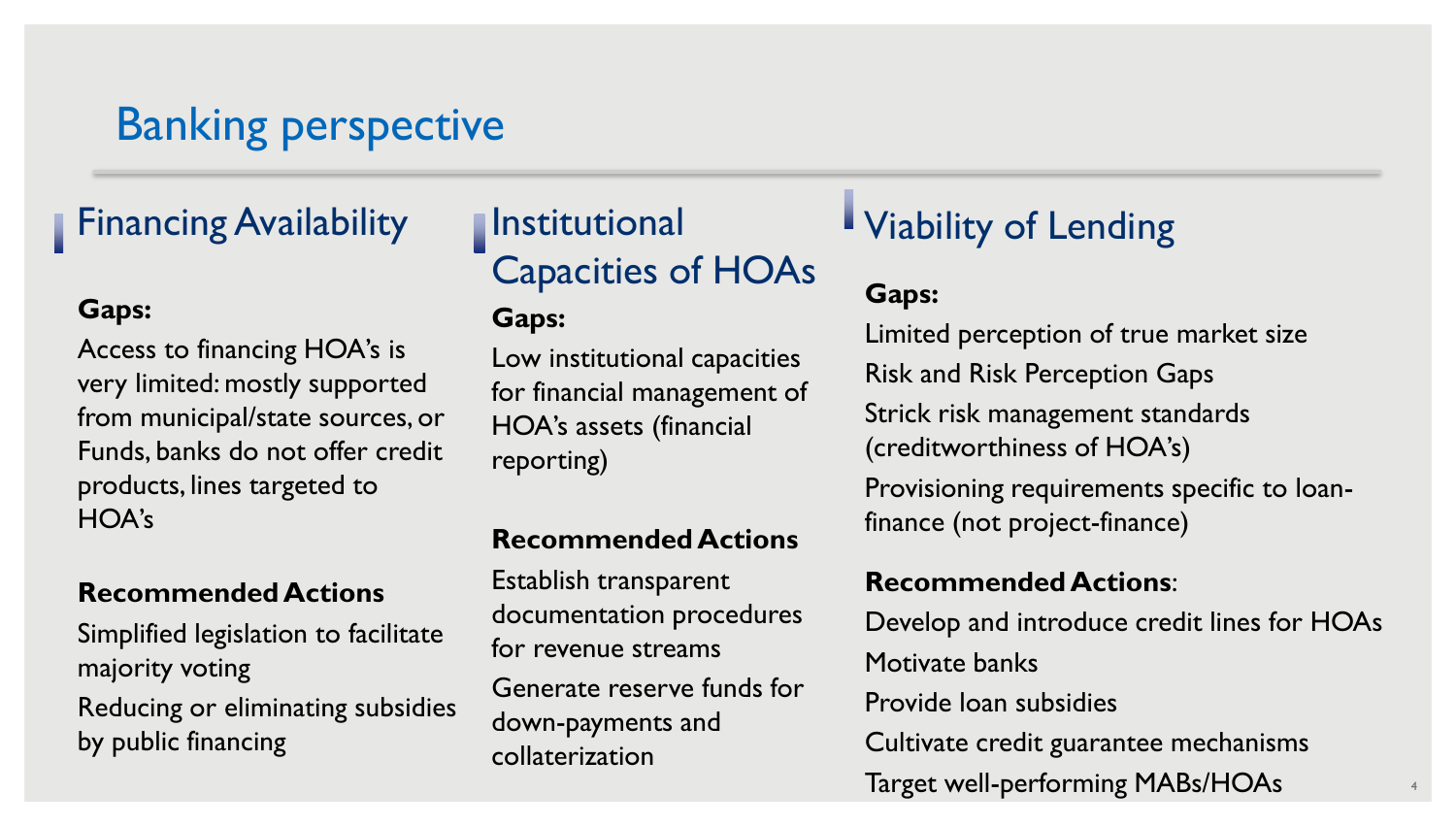#### Key Gaps in Banking

### Financing: USAID approach to supporting EE investments



**Disclaimer: This graphics is made possible by the support of the American people through the United States Agency for International Development (USAID). The contents are the sole responsibility of the Habitat for Humanity Europe, Middle East and Africa and do not necessarily reflect the views of USAID or the United States Government.**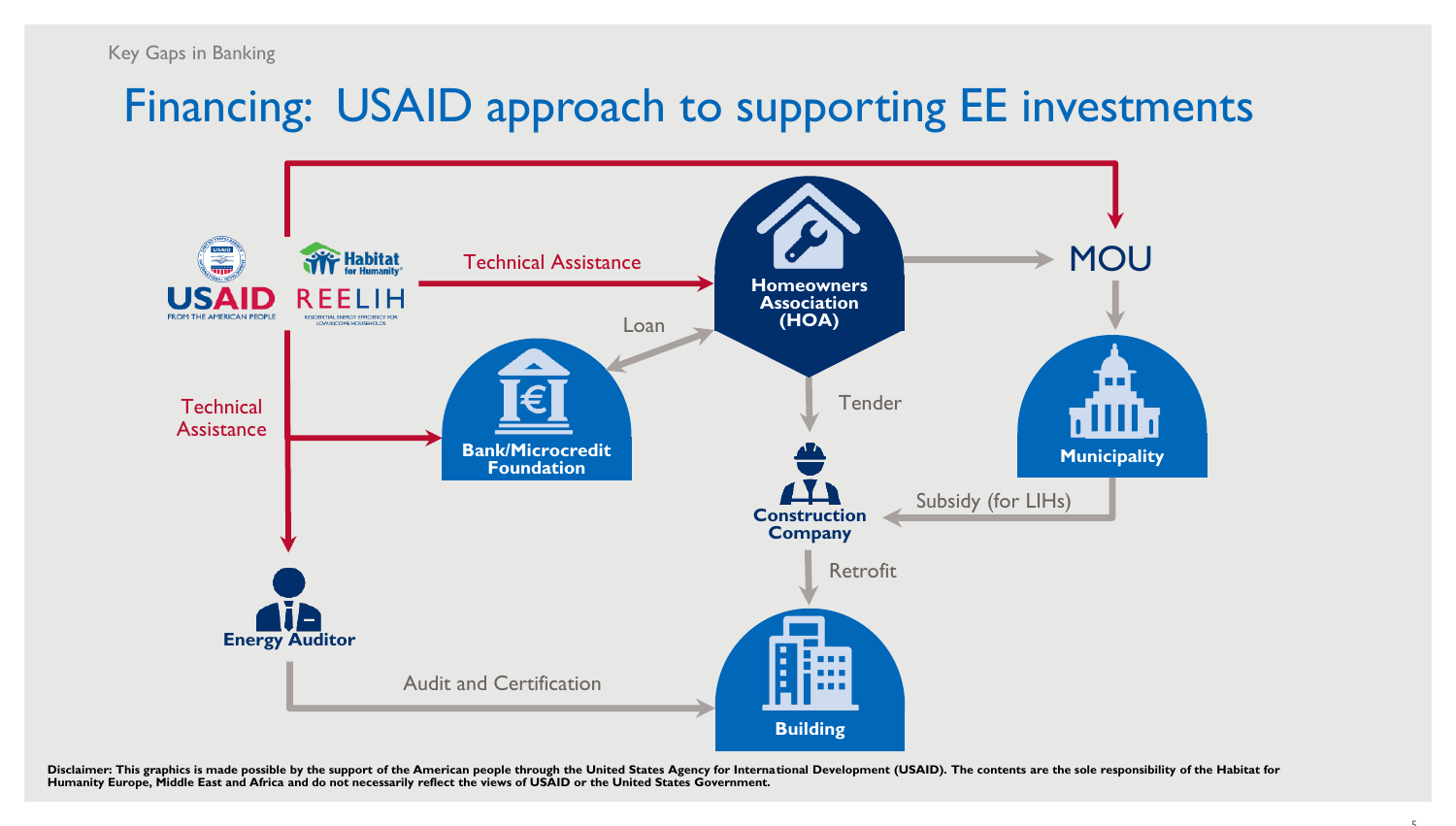Schematic of HOA financing supported by USAID in North Macedonia and BiH

# Key gaps in banking

Commercial Financing Eligibility and Availability

For HOAs – NON EXISTANT In BiH, Serbia, Kosovo, and North Macedonia is almost nonexistent.

In BiH, financing of HOAs restricted by legislation, HOAs are not recognized as legal entities.

In other countries (e.g. R.S.) HOAs are legal entities, eligible for commercial lending

In practice, financing is limited or nonexistent.

#### **Banking Regulations**

HOAs do not meet strict regulations and requirements for borrowing

No specialized credit lines with tailor-made criteria for HOA lending

No guarantee mechanisms for HOAs credit risk management

No vehicles to encourage banks to create specialized credit lines for HOAs' needs.

#### **HOA-related Risks**

High HOA risk perception by banks

Lack of HOA creditworthiness due to irregular cash flow,

Lack viable collateral.

Low maintenance fees generate insufficient cash flow for creditworthiness, collaterization or loan repayment

Poor collection rate / enforcement of fees

Lack of consistent reporting or documenting its financial reliability.

#### **HOA Governance** Framework

Absence of domestic governmental initiatives for development of financing tools

No vision on investments mechanisms in building stock renovation

No public/state support to initiating financial service providers who consider/start commercial financing for **HOAs**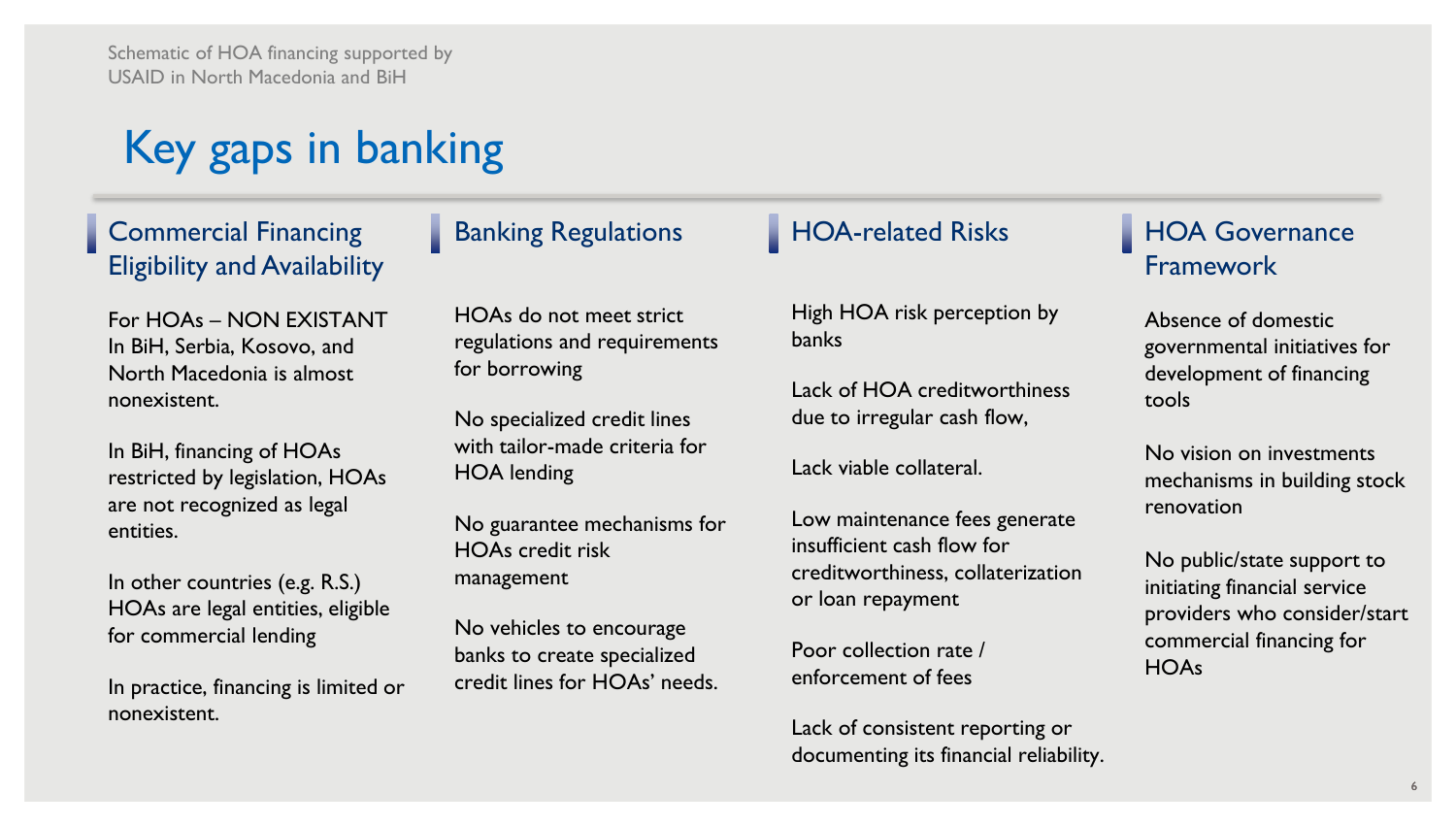# Recommended actions: improving the regulatory framework

- **1. Simplify procedures** for collective decision making
- **2. Ensure efficient supervision of HOA performance**
- **3. Simplify the institutional framework** for enforcement of HOA performance oversight
- **4. Define HOAs as a proper legal entity**, or any other legal form that enables HOAs to access financing.
- 5. Allow HOAs to have certain **enforcement recourse against owners failing to participate in repair and maintenance**
- 6. Adopt appropriate legal provisions that effectively and expediently deal with housing-cost defaulters.
- **7. Clearly define the assets and revenues of HOAs**, including obligatory collection of additional maintenance fees
- 8. Increase the **financial discipline** of HOAs
- 9. Improve the **quality of financial information** and reporting provided by HOAs.
- 10. Develop **social housing policy** provisions offering
	- A targeted, need-based **"social fund/mechanism" scheme**
	- provide partial or full coverage of low-income households' share in building-level investments, as well as partial co-financing to improve economic viability of non-bankable investments
- 11. Continue reforms in providing legal requirements for **building energy certification**, building energy codes for renovated buildings, and engagement of **ESCOs and EPC** in residential EE investments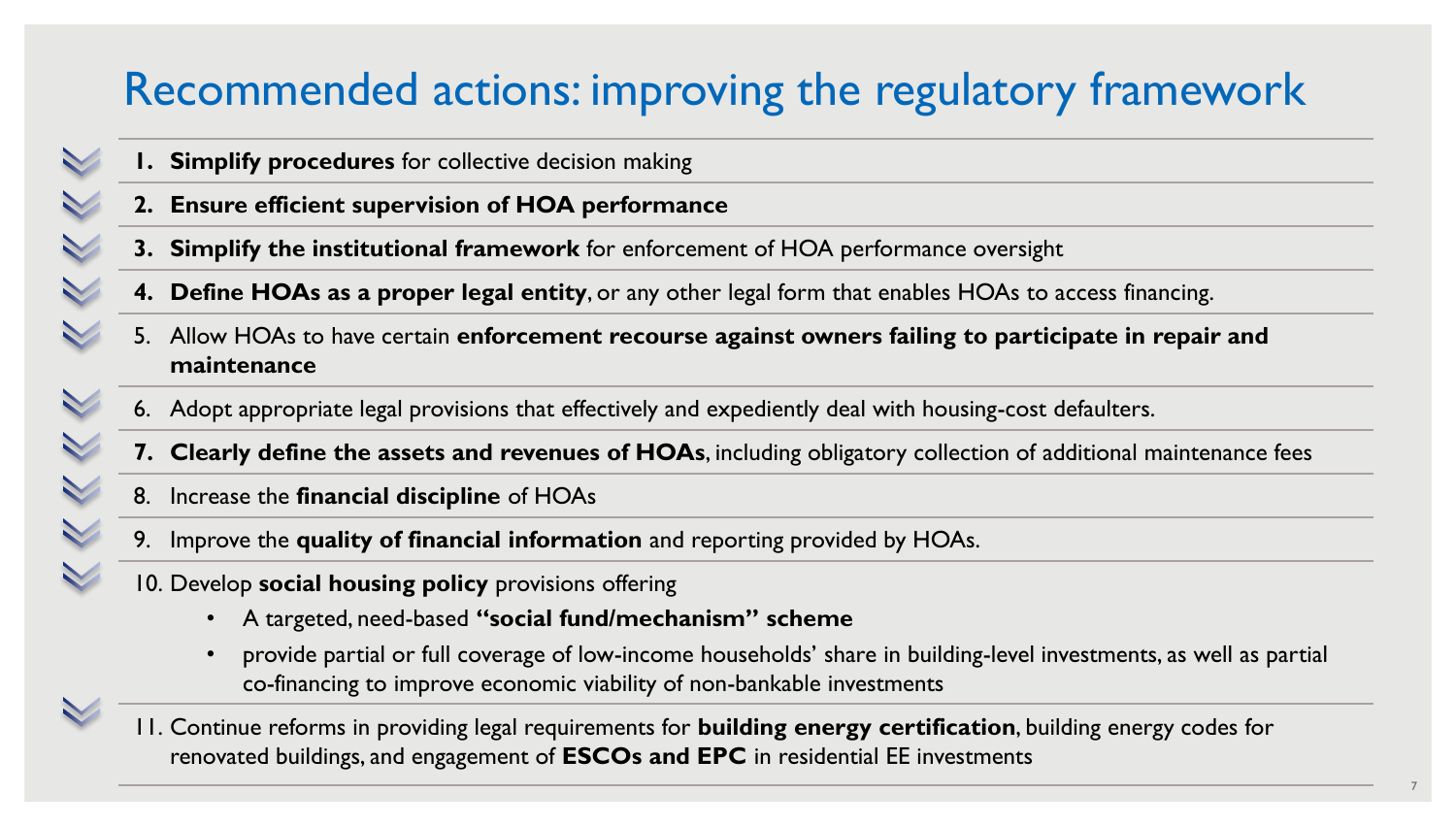### Recommended actions: policy reform

- 1. The development of policies and strategies to improve the management and renovation of housing
- 2. Create specialized loan products/credit lines for investment in EE-integrated maintenance, retrofitting and structural upgrades
- 3. Develop policy tools and support schemes for low-income households
	- Income-related subsidies for refurbishments,
	- Social assistance for low-income households to be connected to existing housing allowances, etc..
- 4. Invite participation of all stakeholders, primarily HOs and HOAs, in designing and implementing reforms.
- 5. Create a solid fact-based policy roadmap for the building renovation
- 6. Update the National EE Action Plans (NEEAPs) and tracking implementation progress
- 7. Develop building renovation strategies, including: building stock inventory; policies and measures; solutions for renovation; RES and nearly zero energy buildings (NZEB); objectives and targets summary of financial decisions; roadmap for long-term strategies
- 8. Integrate the buildings sector into the broader low-carbon development agenda, including:
	- Development and adoption of NECPs
	- Development and
	- Adoption of National NZEB Strategy and Roadmap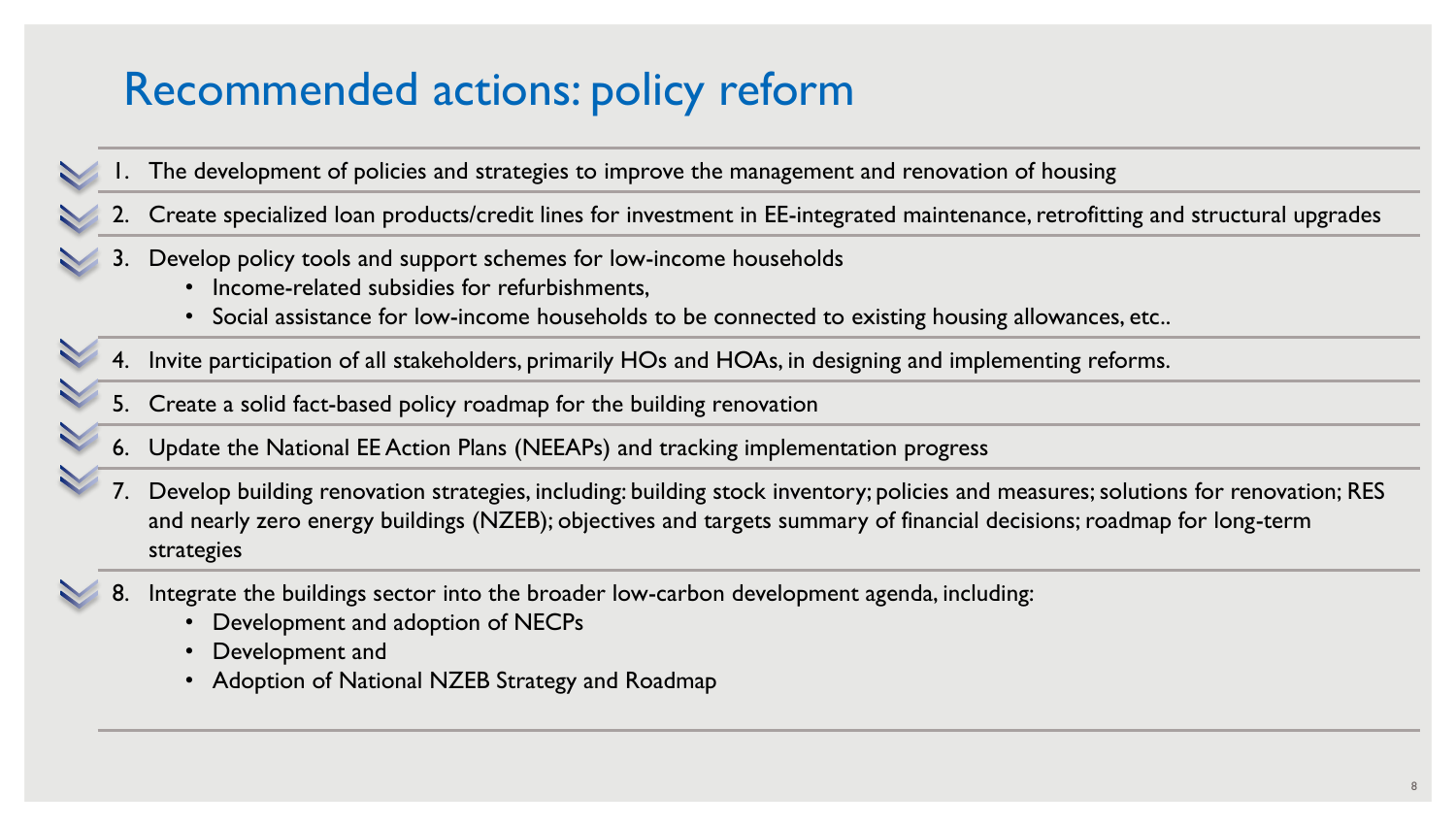# Recommended Actions: Technical assistance, institutional support, and capacity building

- **1. Plan regulatory reform provisions as clear implementation milestones**
- **2. Establish EE funds, housing agencies, or other institutional arrangements**
- **3. Establish/recruit institutions for supporting HOAs and banks through community groups, municipalities, NGOs, energy auditing / consulting groups**
- **4. Develop cadre of energy auditors and EE building design professionals**
- **5. Improve coordination among government, donors, and IFIs.**

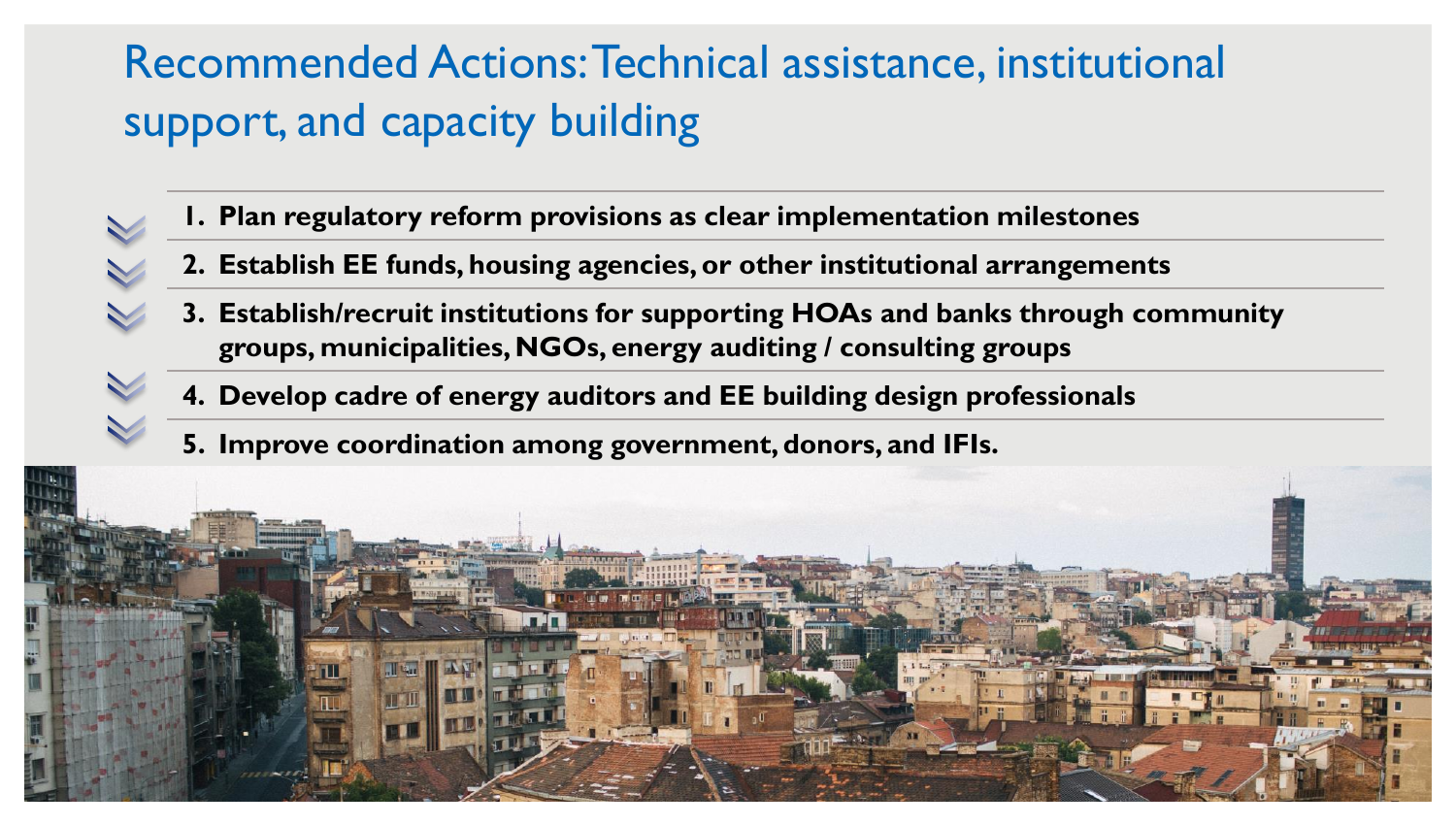# Recommended actions: raising awareness and promoting the concept of commercial financing for HOAs

- 1. Raise HO awareness about taking full ownership for the maintenance and renovation of common parts of HOA buildings
- 2. Raise awareness in the banking sector about the market potential for financing HOAs
- 3. Establish a dialogue/platform between banks and HOAs to close the gaps in understanding on both sides
- 4. Disseminate and promote information among key decision makers about best practices for financing.

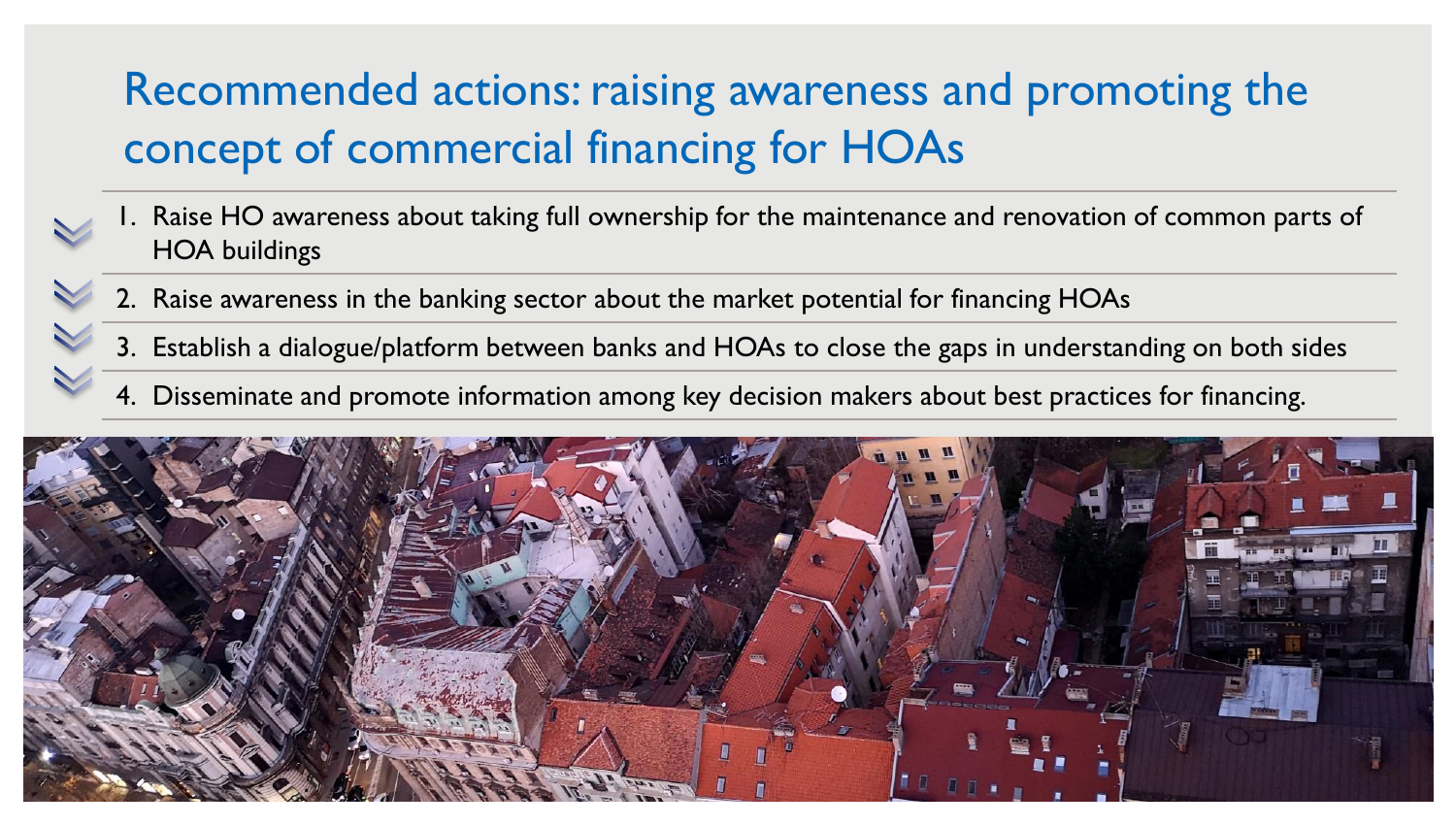# Recommended actions: introduce mechanisms for commercial financing support

- 1. Establish a guarantee scheme and mechanisms for guaranteeing loans to HOAs
- 2. Develop and introduce HOA credit lines offered by international development and local institutions specifically designed to support on-lending to HOAs
- 3. Partially secure bank loans to HOAs by government grants to cover economically vulnerable groups